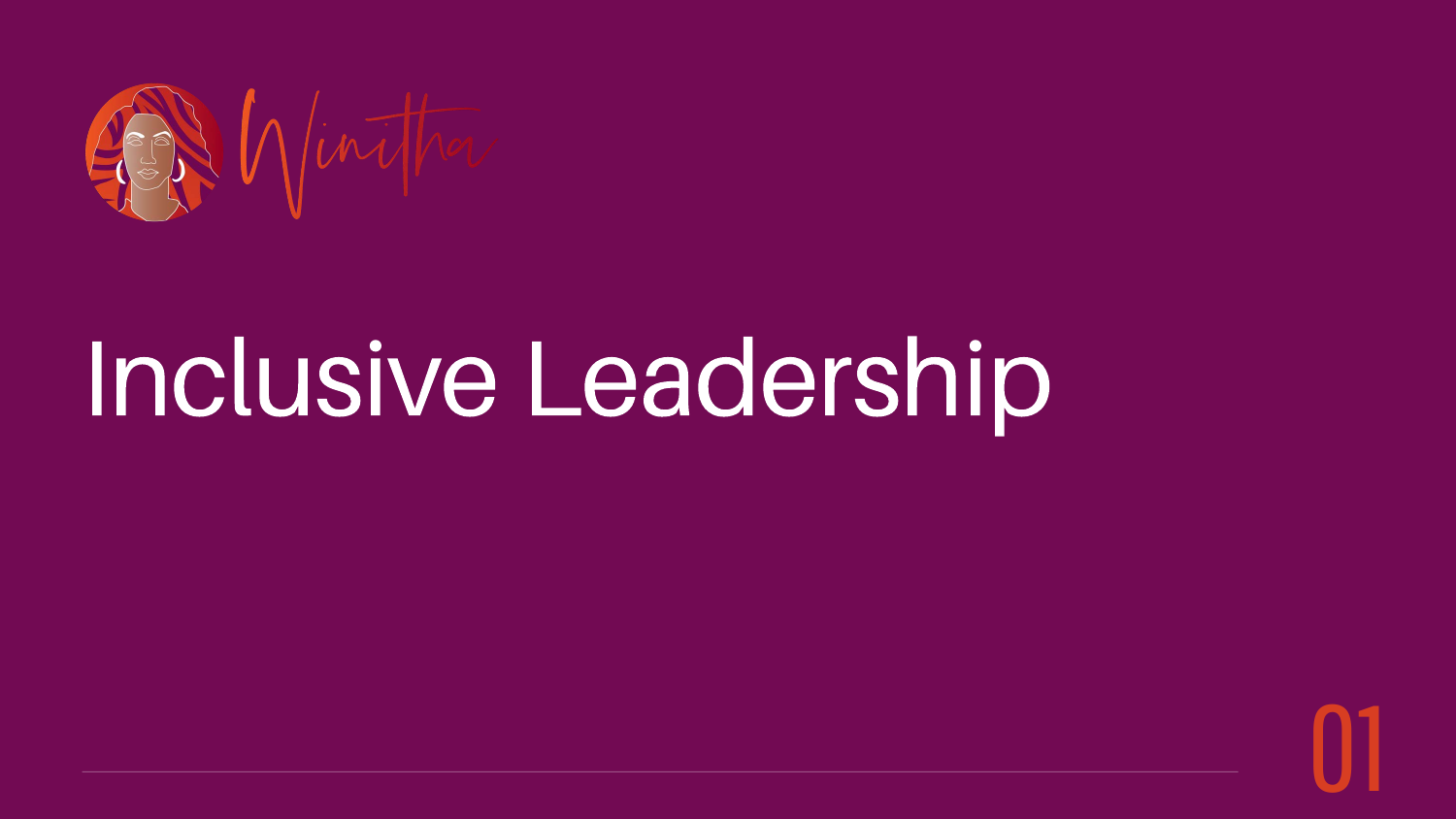

# **Todays outcomes**



- Understand what keeps us stuck when it comes to leading with inclusion.
- Get clear on why inclusive leadership is imperative.
- Define what inclusive leadership is.
- Unpack the 6 C's (traits) of inclusive leaders
- Explore actions we can take to increase diversity, equity, and inclusion through leadership.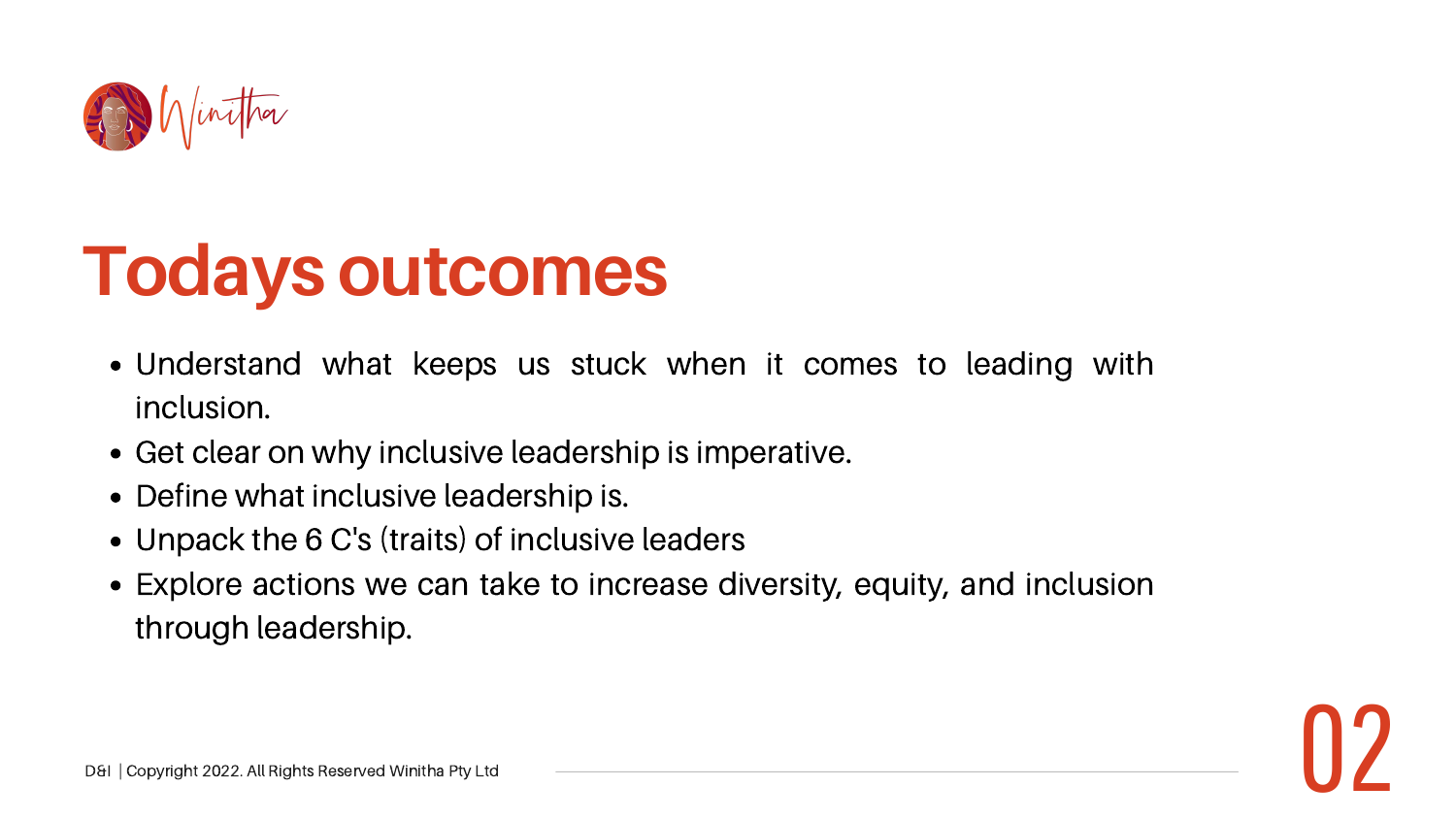

# **A little bit about me...**



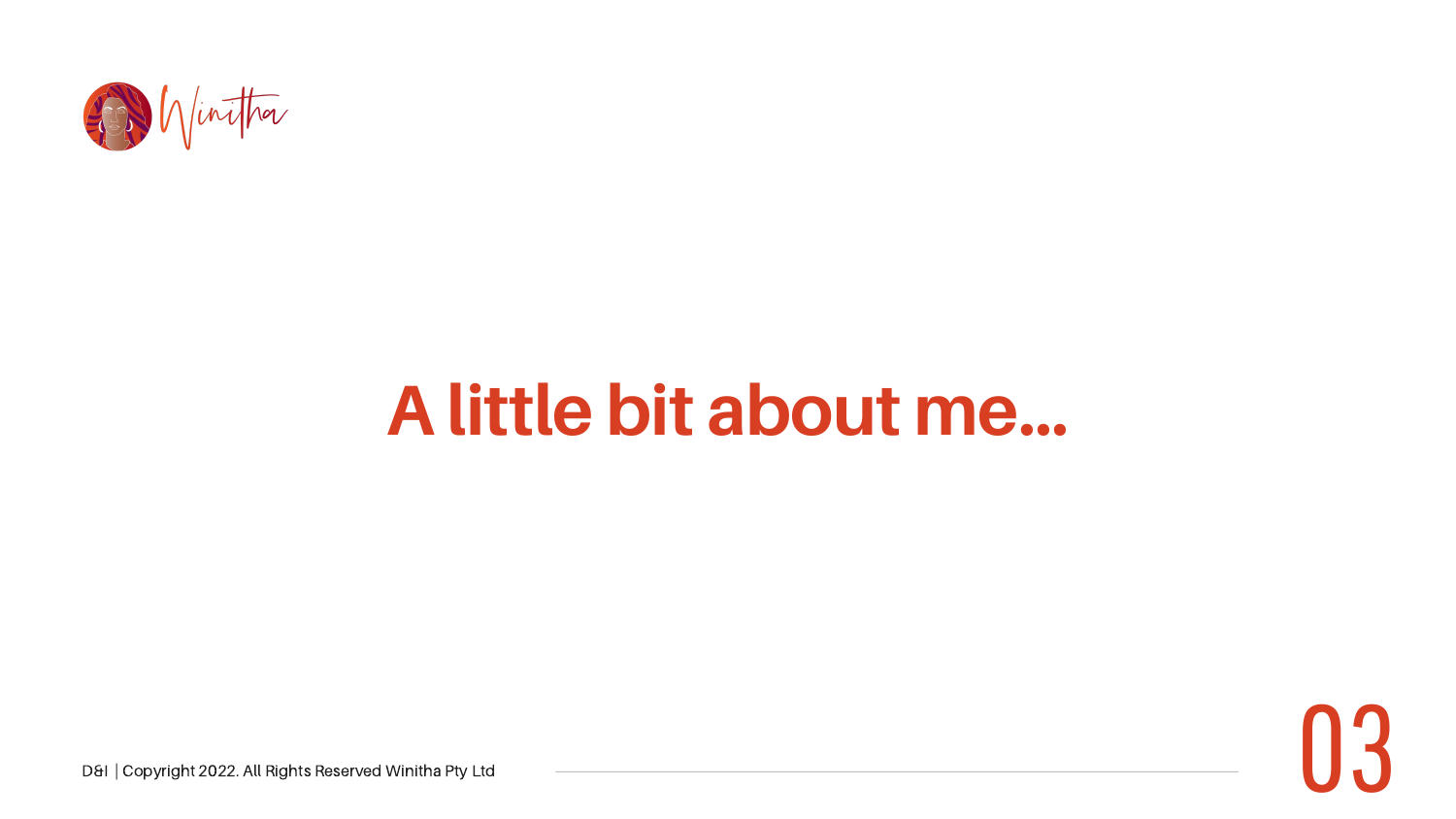

# **Commitment V Implementation**

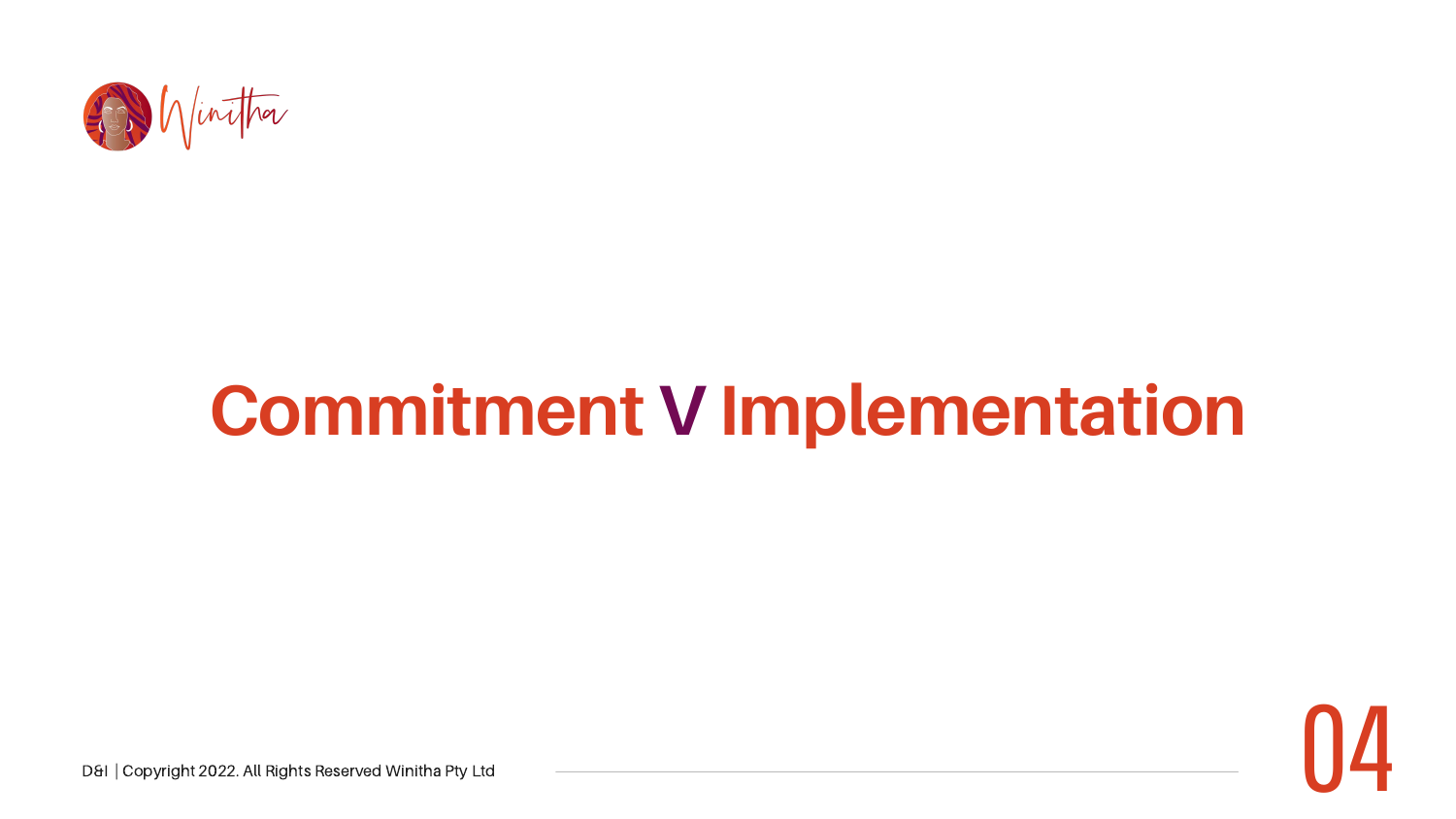



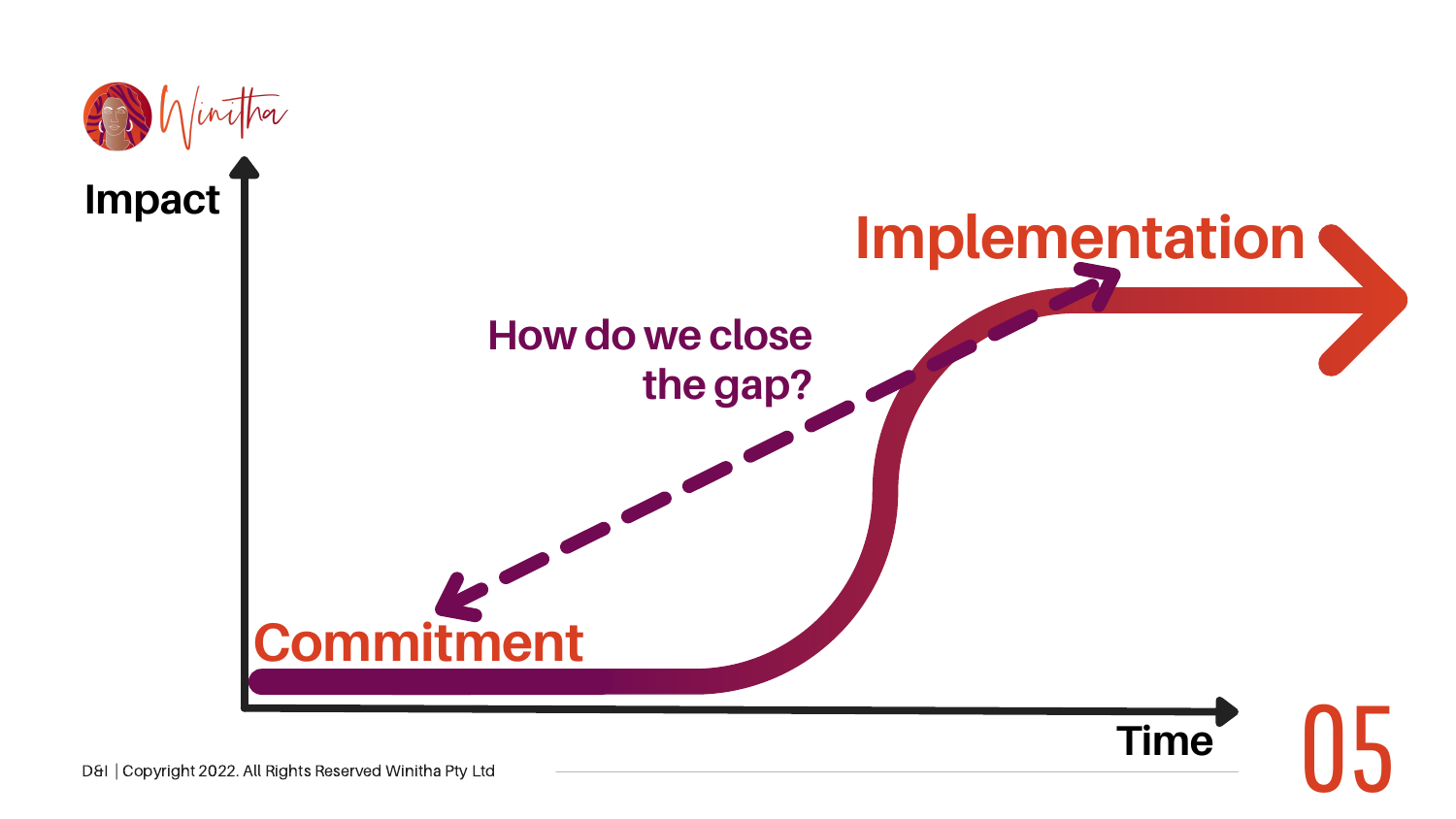

## **3.Capacity Building**



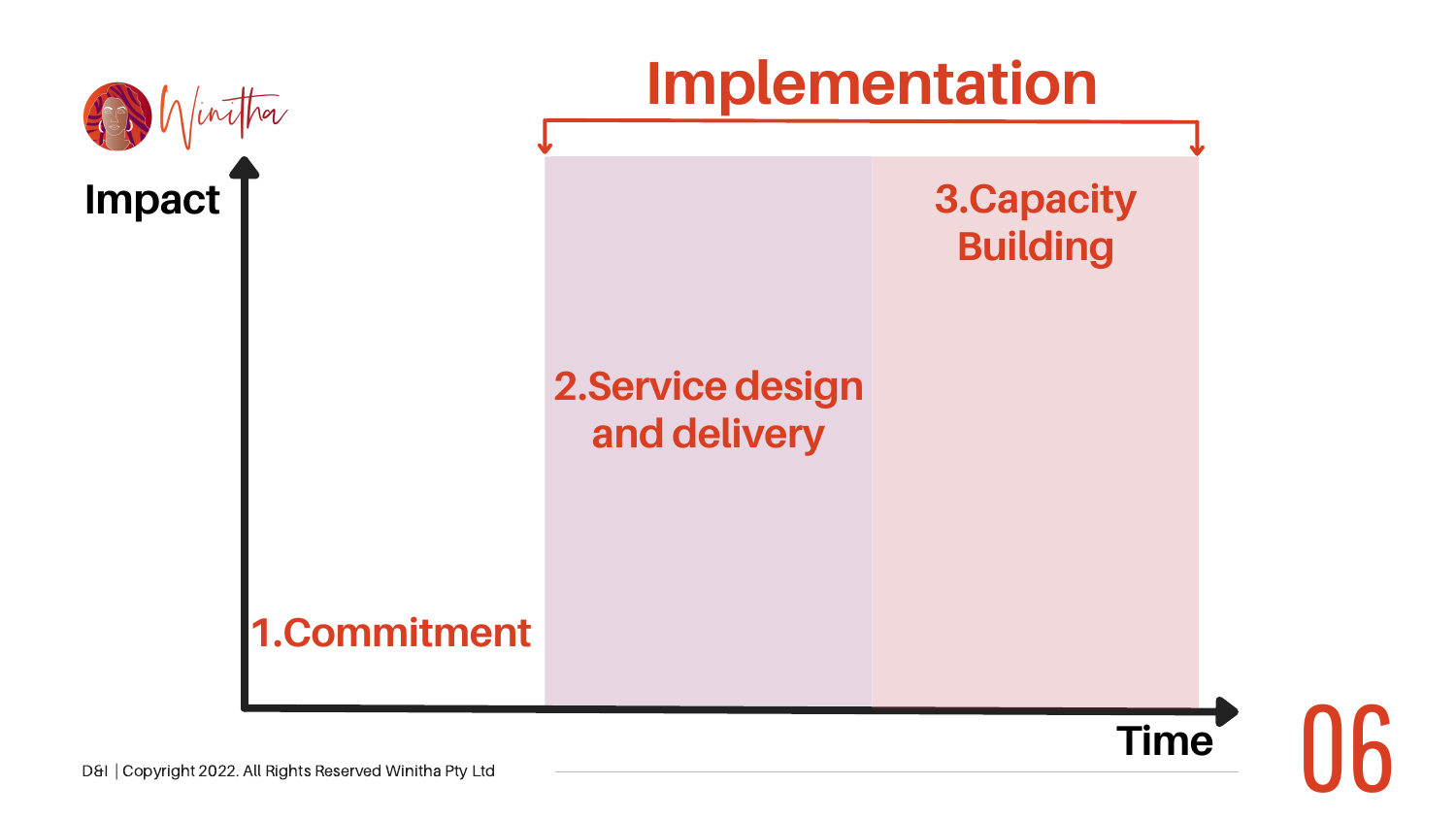07

## **3.Capacity Building (Long term)**



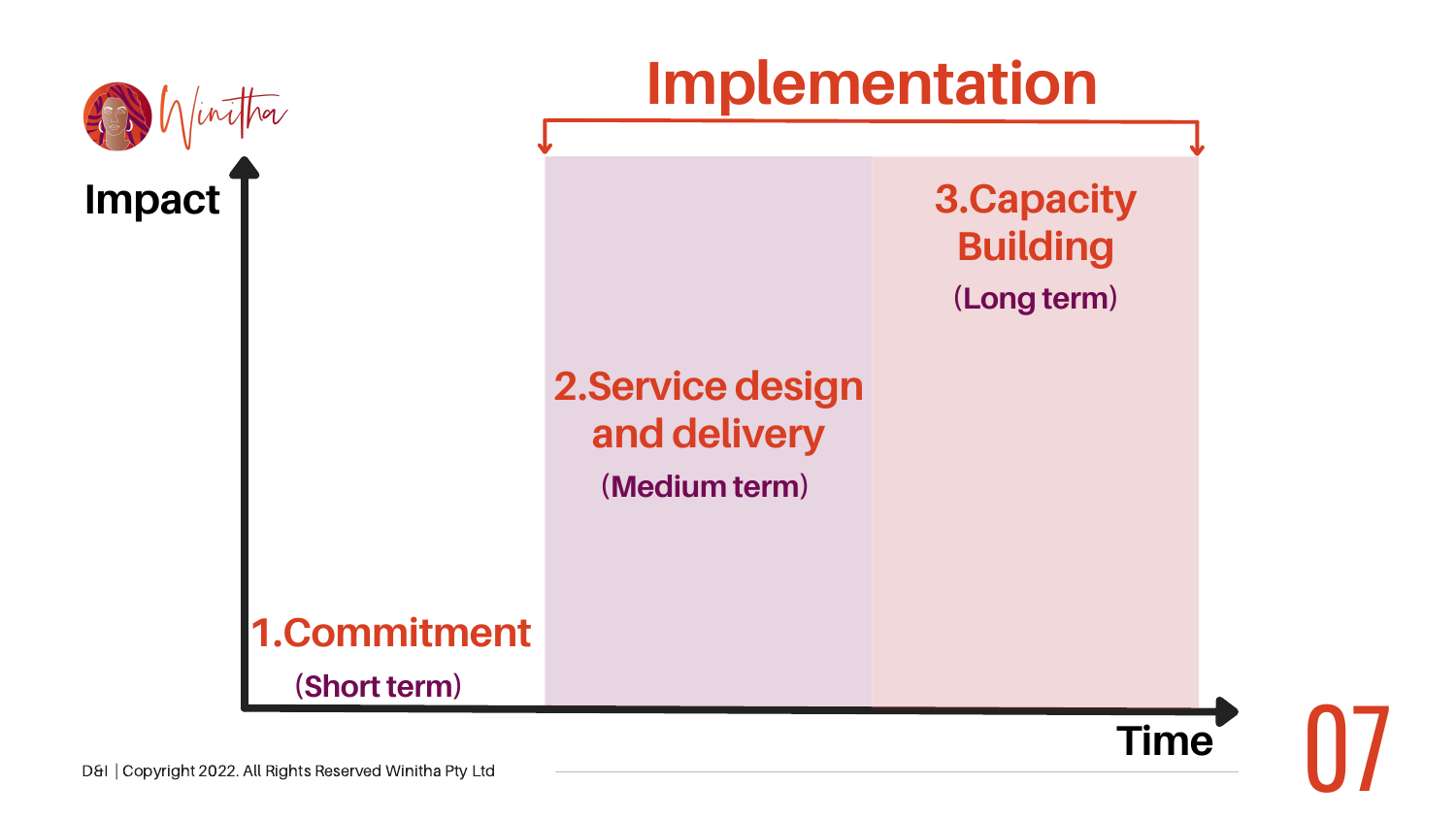

# **The why of inclusive leadership**



Galvanise team diversity creating a broader community of expertise to draw on. Transform our approach to innovation. Future proof the business. Do good, do better (leadership legacy). Have a footprint (be practive).

D&I | Copyright 2022. All Rights Reserved Winitha Pty Ltd

Solve the talent crunch (attraction and retention).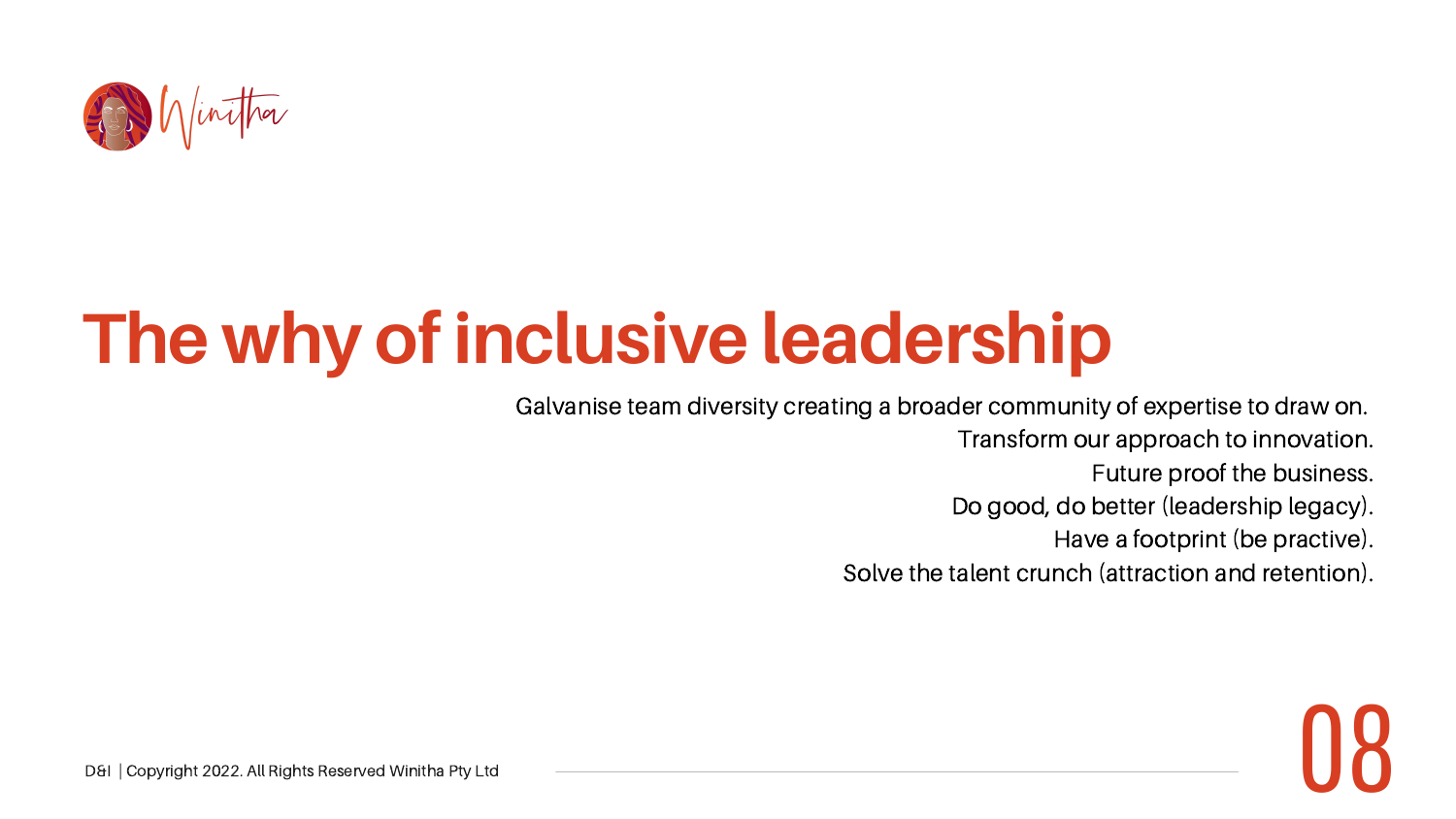

# **"We can solve the talent crunch and diversity in one, if we open our aperture a little wider."**



Emma Montgomery, CEO Leo Burnett

Source: https://www.mi-3.com.au/28-06-2021/leo-burnetts-new-ceo-well-beat-consultants-humanity-indies-scale-and-solve-talent-crunch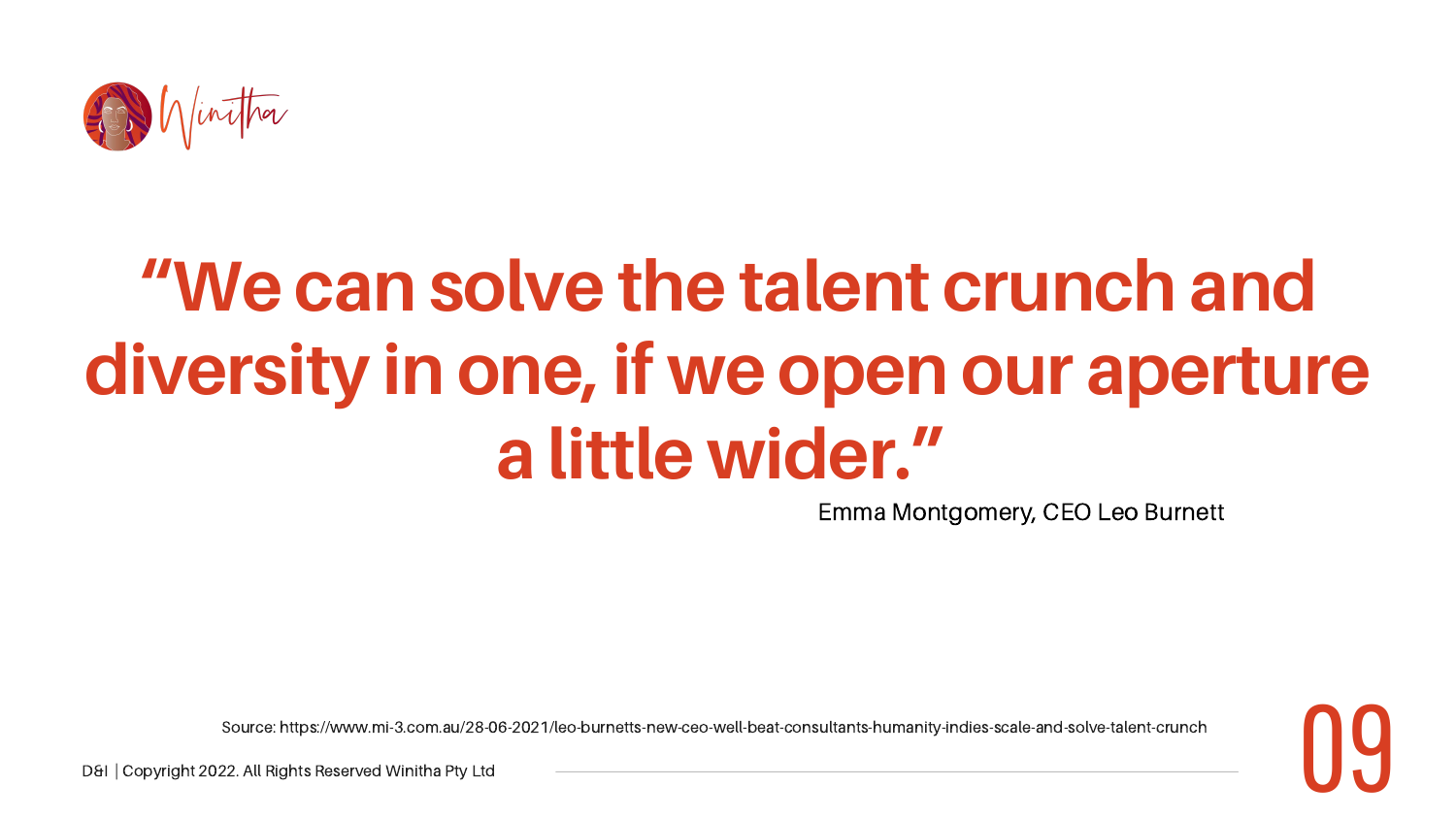

# **It's really about building anti-fragility.**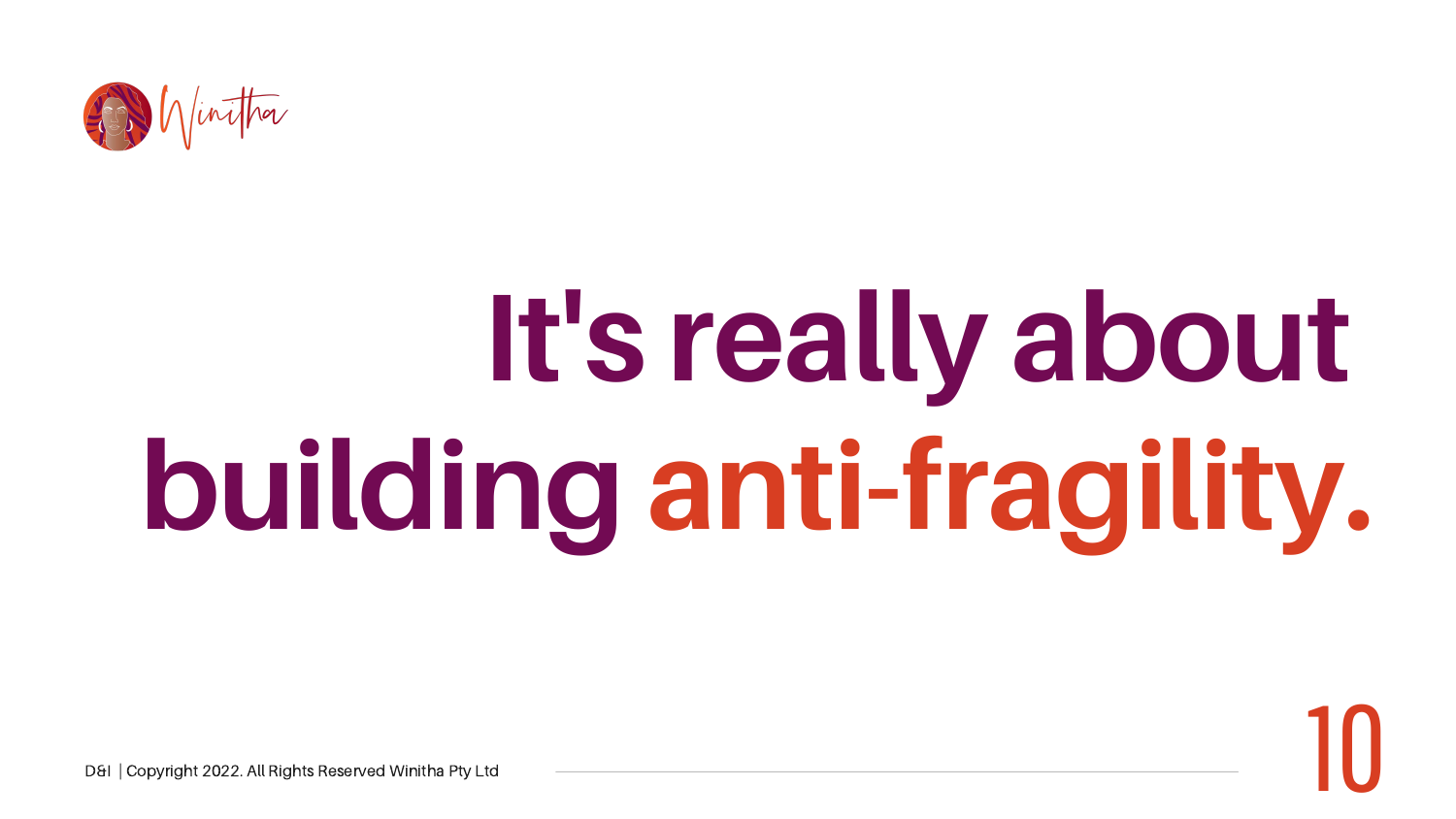**"Inclusive leadership considers team members' differences and supports their belongingness to facilitate each team member's contributions, rather than emphasize the need to assimilate toward collective needs or goals, as is central to transformational leadership."**

11

T.Ashikali, [S.Groeneveld,](https://journals.sagepub.com/doi/full/10.1177/0734371X19899722) [B.Kuipers](https://journals.sagepub.com/doi/full/10.1177/0734371X19899722)

Source: https://journals.sagepub.com/doi/full/10.1177/0734371X19899722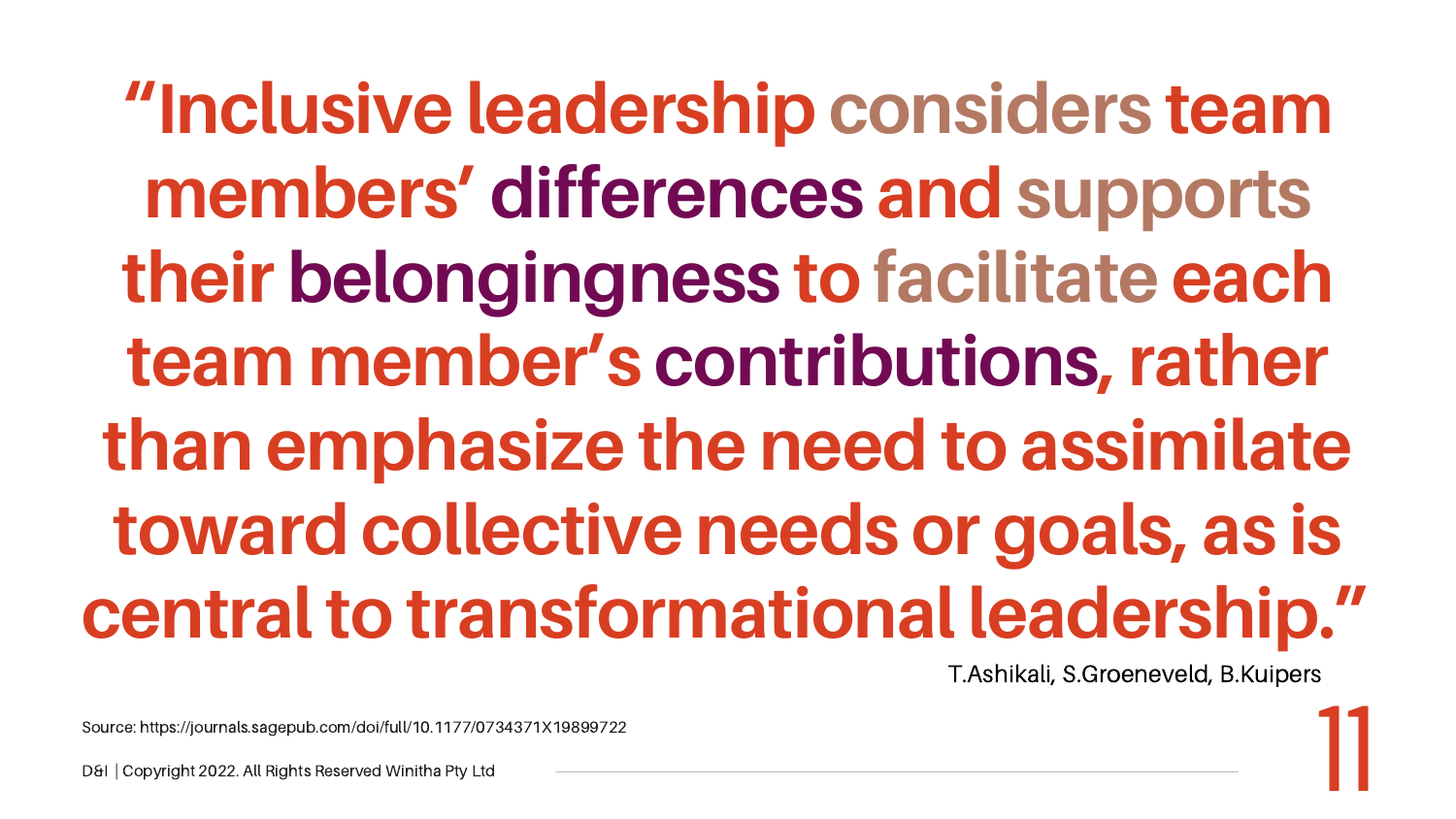## **Who do I go to for advice? Top 5. (Colleagues, friends, family)**

| Name.    | <b>Age</b> | <b>Female</b> | <b>Race</b> |  |  | Disability   First Nations   Pride   Faith   Neurodiverse |
|----------|------------|---------------|-------------|--|--|-----------------------------------------------------------|
| Margerit |            |               |             |  |  |                                                           |
| Gerry    |            |               |             |  |  |                                                           |
| Kambo    |            |               |             |  |  |                                                           |
| Nezi     |            |               |             |  |  |                                                           |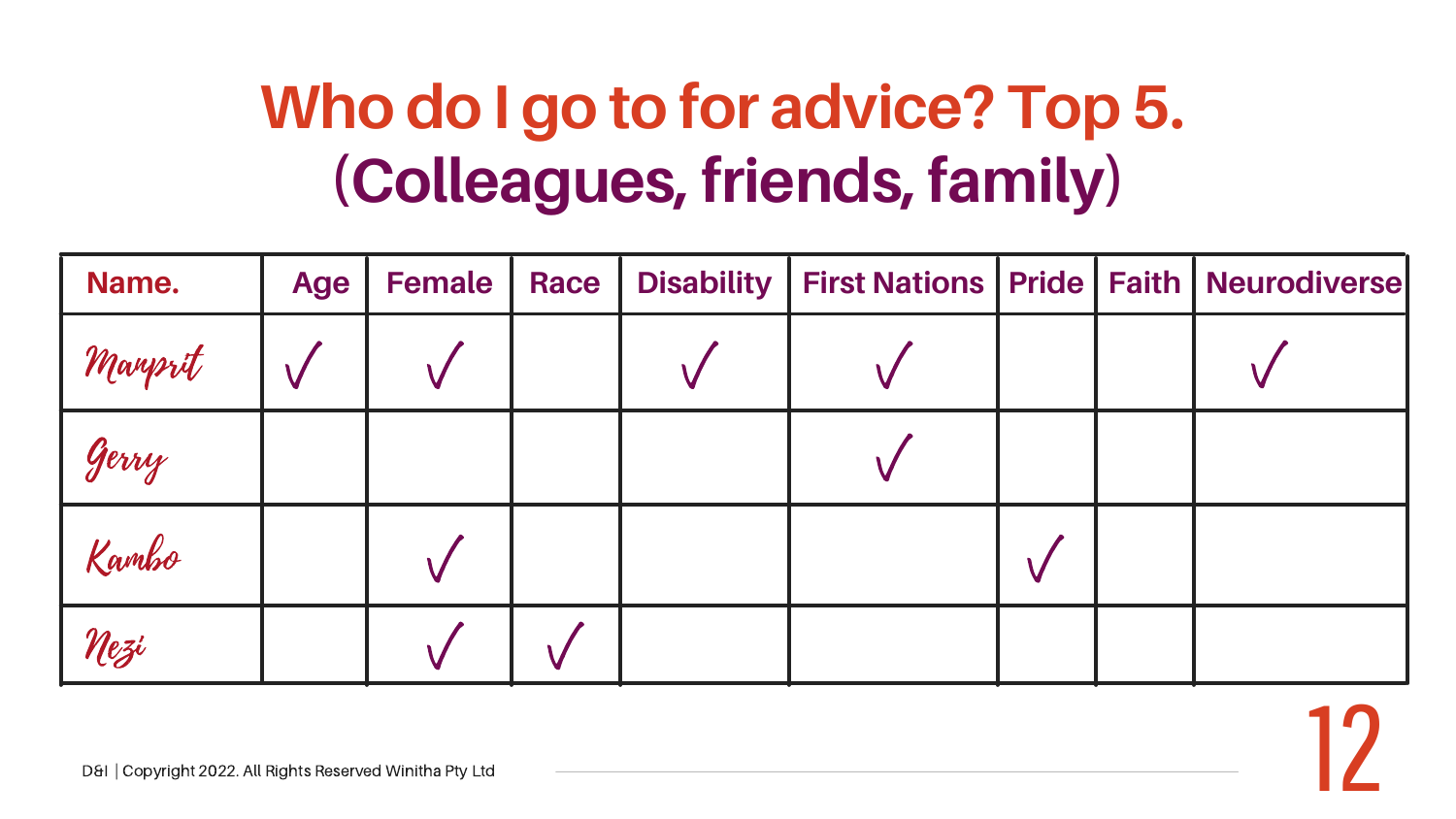- 1. Commitment ..../10
- Curiosity (with compassion) .../10 2.
- Confidence/Courage .../10 3.
- Competence .../10 4.
- Communication .../10 5.
- Creative collaboration .../10 6.

 $\log$ I | Copyright 2022. All Rights Reserved Winitha Pty Ltd  $\log$ Total .../60



# **The 6 capabilities of inclusive leadership**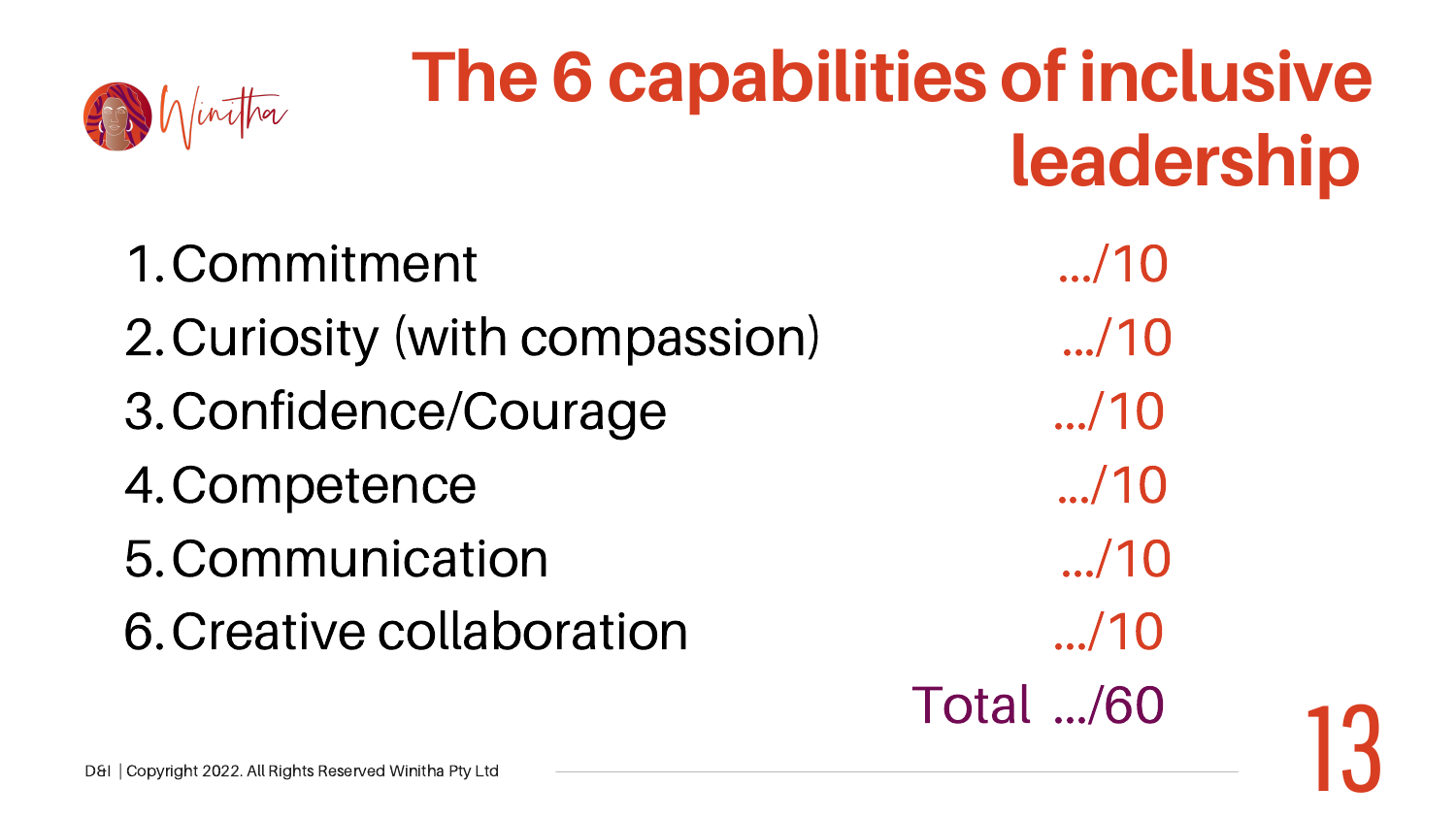

## **3.Capacity Building (Long term)**



![](_page_13_Picture_4.jpeg)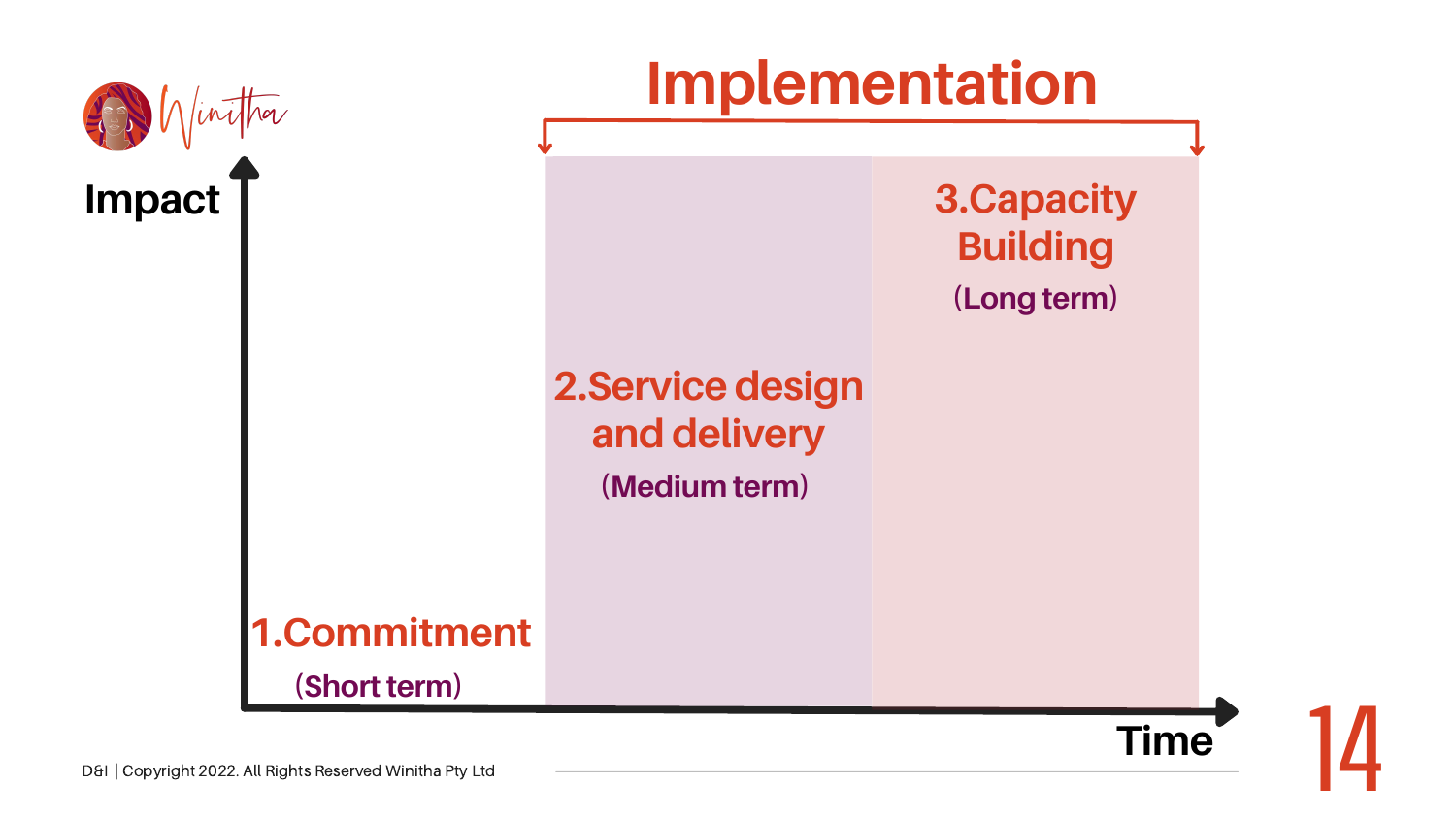![](_page_14_Picture_0.jpeg)

# **6 complimentary resources**

- 1. An e-guide on the 3 key things that keep leaders stuck when driving inclusion in organisations. **Exam the QR code & write "Inclusive Leadership" in the message box.**<br>
1. An e-guide on the 3 key things that keep leaders stuck<br>
when driving inclusion in organisations.<br>
2. Your organisational inclusion framework.<br>
3. A
	- Your organisational inclusion *framework.* 2.
	- A comprehensive roadmap with 9 key (scaffolded) actions 3.
		- to implement the *Inclusive Service Standards*.
	- 4.12 key concepts for Inclusive Leaders.
	- 5. An Inclusive leadership resource guide.
	- 6. An *inclusive leadership journal* template to develop and grow your inclusive leadership practice.

## &I | Copyright 2022. All Rights Reserved Winitha Pty Ltd 15 **Or email me at hello@winitha.com**

![](_page_14_Picture_12.jpeg)